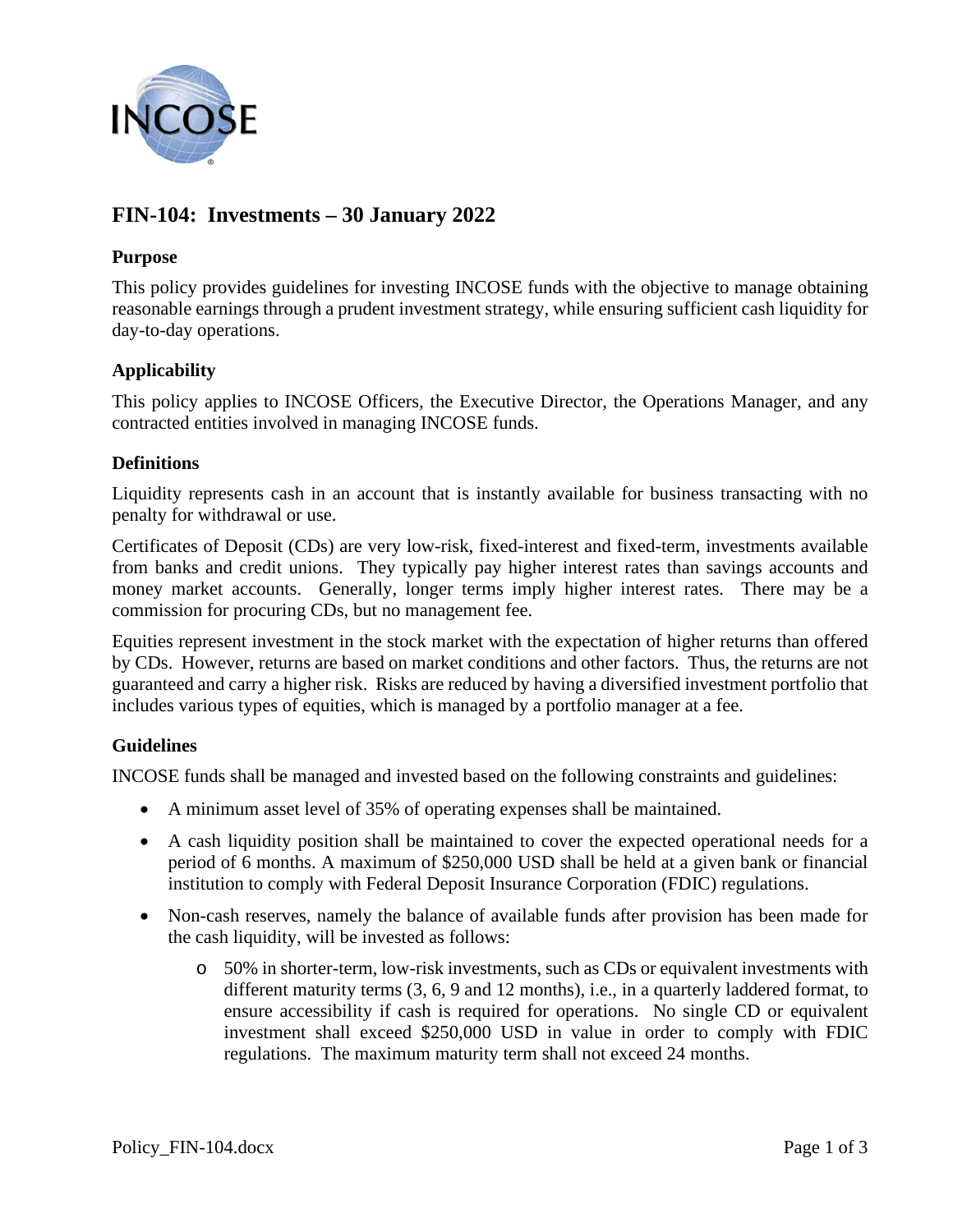

- o 50% in longer-term investments, such as Equities. These investments shall conform to the following:
	- Low to moderate risk based on industry assessments.
	- No more than 50% invested in any single type of investment.
	- Balanced funds that are diversified or longer-term CDs (or equivalent).
	- For equities, they must be managed by an accredited equity investment manager or agent
	- No individual equity purchase (e.g., no single stock or bond)
- o The ratio between shorter-term and longer-term investments as described above will be reviewed by the Board of Directors (BoD) on an annual basis and adjusted if necessary, based on prevailing market conditions and available investment vehicles.
- o The overall intent of this investment guidance is to provide a reasonable return on investment while minimizing the risk of loss of INCOSE funds.

#### **Authority and Responsibilities**

The Treasurer is authorized and empowered on behalf of INCOSE to manage investments in accordance with the guidelines above, subject to the following:

- The Treasurer shall submit proposals for shorter-term investments (CD or equivalent) and reinvestments to the BoD for approval.
- The Treasurer shall submit the proposed longer-term investment portfolio, as well as any proposed changes, to the BoD for approval.
- For Equity investments, the Equity investment provider or manager for the INCOSE Equity portfolio shall be approved by the BoD.
- The Treasurer shall provide quarterly status on investments, as well as recommendations for re-investments, to the BoD.

#### **Responsible Position**

The Treasurer is responsible for maintaining this policy.

#### **Related Policies**

FIN-100: Finances.

#### **Related Procedures**

None.

**SUPERSEDES: FIN-104 dated 29 January 2020**

**APPROVED BY: INCOSE Board of Directors, Q1 Board Meeting Torrance CA, 30 January 2022**